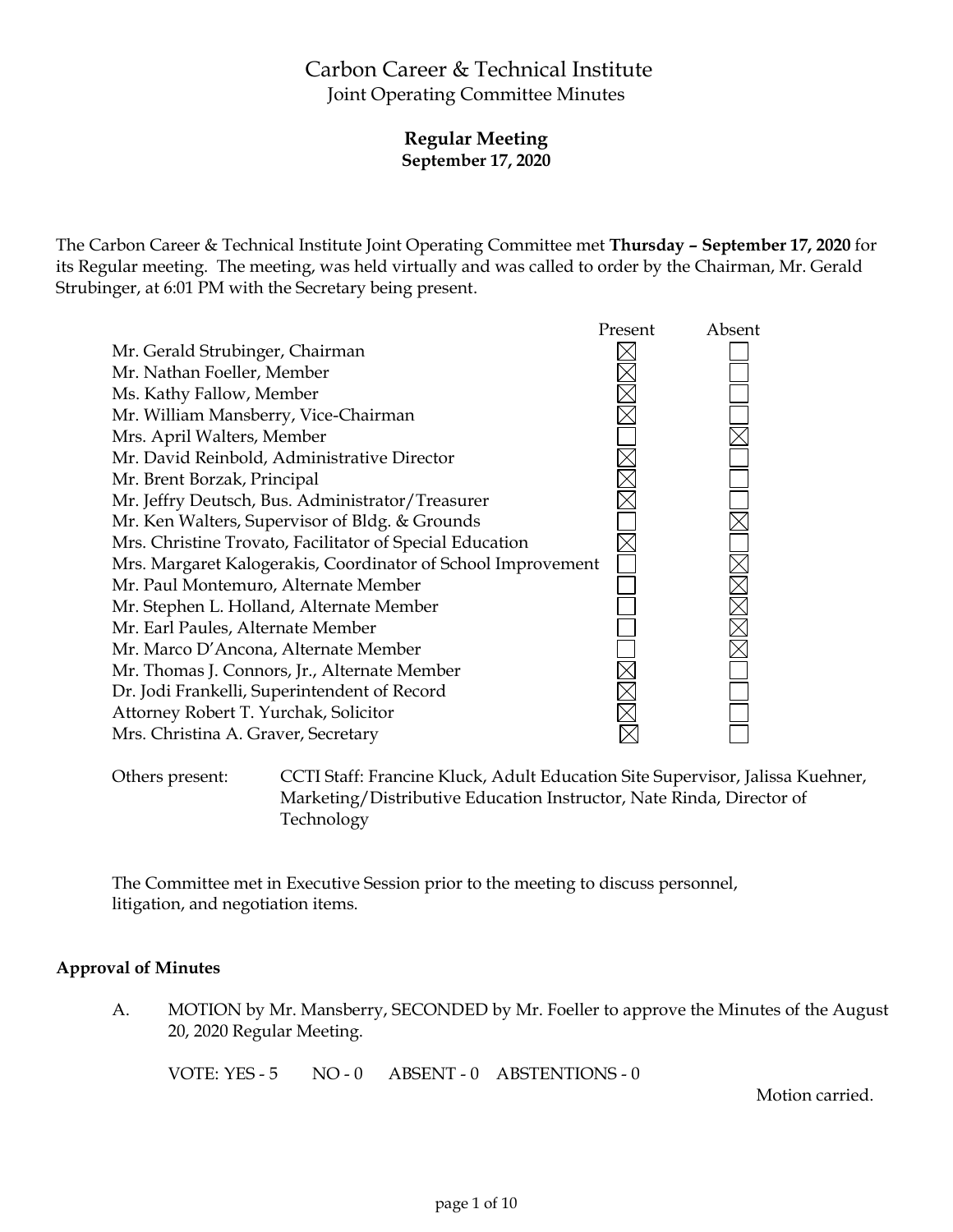#### **Public Comment**

- Message received from CCTI Education Association Executive Team of Anna Leigh Conway, President, Steve Anderson, Vice-President, Mike Lewis, Treasurer, and Katherine Baumgardt, **Secretary** 
	- o Up-date on beginning of school year
	- o Request for continued communication with JOC members and CCTI Administration moving forward

#### **Approval of Treasurer's Reports (August 2020)**

A. MOTION by Mr. Mansberry, SECONDED by Ms. Fallow to approve the Treasurer's Report for August 2020 showing a final balance of \$5,229,002.85 in the General Fund, and \$69,826.54 in the Student Activities Account.



#### **Approval of Payment of Bills**

A. MOTION by Mr. Mansberry, SECONDED by Mr. Foeller to approve Payment of Bills - General Fund and Other Accounts.



#### **Administrative Reports**

- Director's Report Mr. Dave Reinbold, Administrative Director
	- o Mr. Reinbold introduced Ms. Jalissa Kuehner, Marketing/Distributive Education Instructor, new to the CCTI teaching staff
		- Ms. Kuehner introduced herself and described the updates and changes she is instituting in her classroom – Adobe programs, video production & editing to name a few. She stated that she comes from a corporate background with a lot of experience and shared that she is excited to be teaching at CCTI. Jalissa is a 2013 graduate of CCTI and said that she would like to do for her students what Mrs. Barto did for her as a marketing student in her classroom.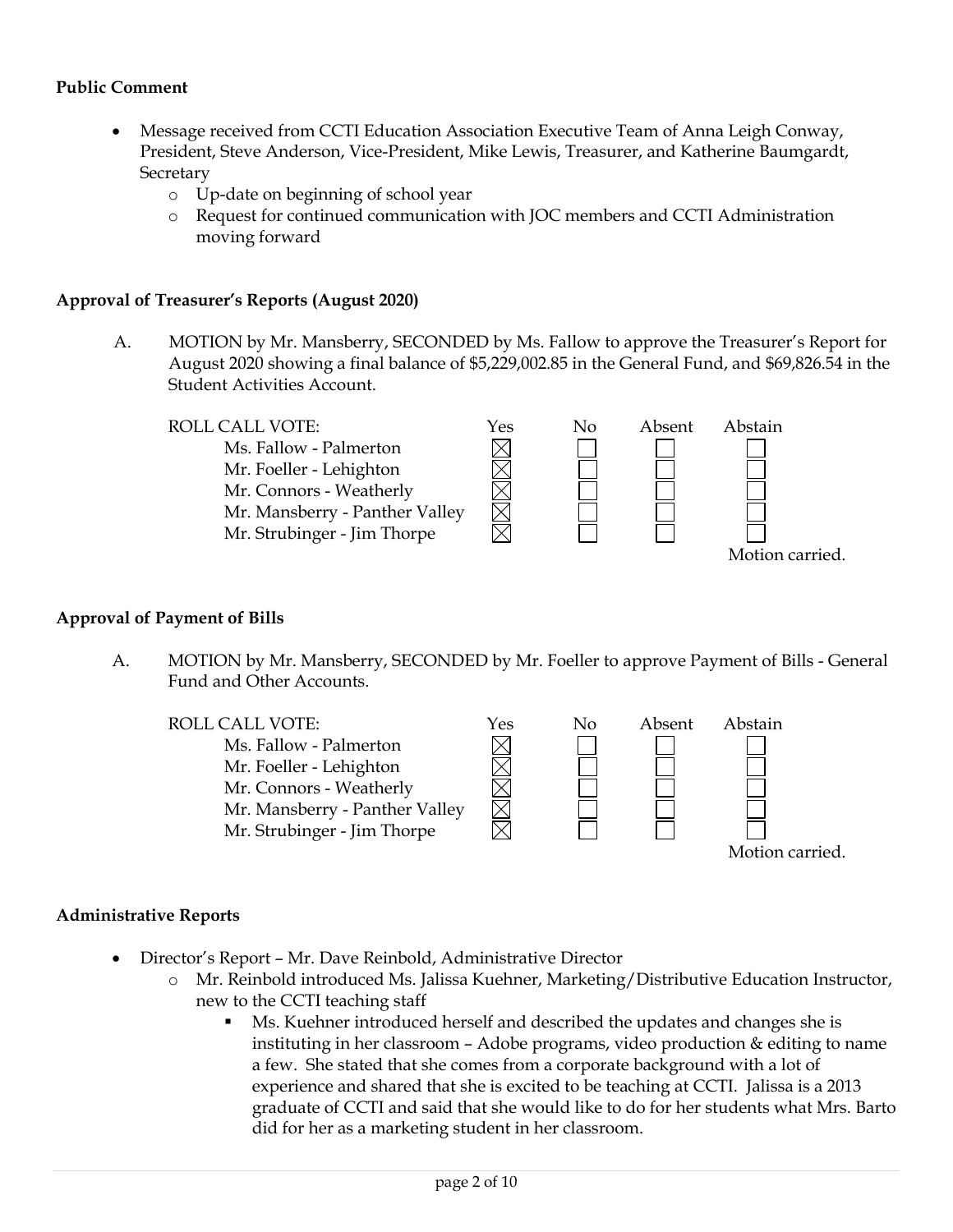- Principal's Report Mr. Brent Borzak, Principal
	- o The 2020-2021 school year has started in a positive and organized manner. An effective summer of preparation has led to a smooth and efficient start. Staff and students are focused on in-class and virtual teaching and learning. The first days of in-service were very productive. After-school virtual events have been set for the staff. The first day of school for students was a success. We are eager to progress into the first marking period.
	- o Complimented students, parents, faculty, maintenance, and business office for their efforts and cooperation to make the school year start such a success.
	- o A recent study has shown that the hybrid model currently used by CCTI is the most effective for learning and the safest for preventing the spread of the virus.
	- o Ms. Kuehner is a great asset to CCTI, is very positive, and has a good outlook for the future of the program.
	- o Kelli Tremba, Staff Development Facilitator of CLIU #21 will be training on a program she developed regarding Virtual Instructional Strategies to CCTI teaching staff.
	- o In answering Mr. Mansberry's question, Mr. Borzak shared that there have been no problems with students learning virtually. CCTI students have shown a maturity, positivity, and a willingness to learn.
	- o In answering Ms. Fallow's question, Mr. Borzak shared that administration has indeed been meeting with members of the teaching staff and union representatives to discuss upcoming events, comments and concerns and will willingly continue to do so. Ms. Fallow questioned if Mrs. Conway should be given the opportunity to report to the JOC monthly. The following motion was made:

#### **Zoom Meeting Invitation Approved**

A. MOTION by Ms. Fallow, SECONDED by Mr. Mansberry to invite the CCTI EA President to join via Zoom during upcoming Joint Operating Committee meetings to provide a monthly report.

VOTE: YES - 5 NO - 0 ABSENT - 0 ABSTENTIONS - 0

Motion carried.

 Facilitator of Special Education Report – Mrs. Christine Trovato, Facilitator of Special **Education** 

#### **I. Special Education Numbers- 90 total; Section 504 Plan students- 26**

- o Full time- 64
- o Half time- 26
- o FLEX- 1

#### **II. Opening Week**

o Overall, the first week went smoothly. Most new and current students reported to CCTI for in-person Technical instruction on the days scheduled. On alternate days, most students logged into their Google Classes on time. CCTI's Technical Department personnel have been on top of and responsive to students' needs regarding technology. CCTI continues to loan laptops to students in need. All students have reported to school wearing masks, and continue to throughout the day. Mask breaks are provided frequently to all.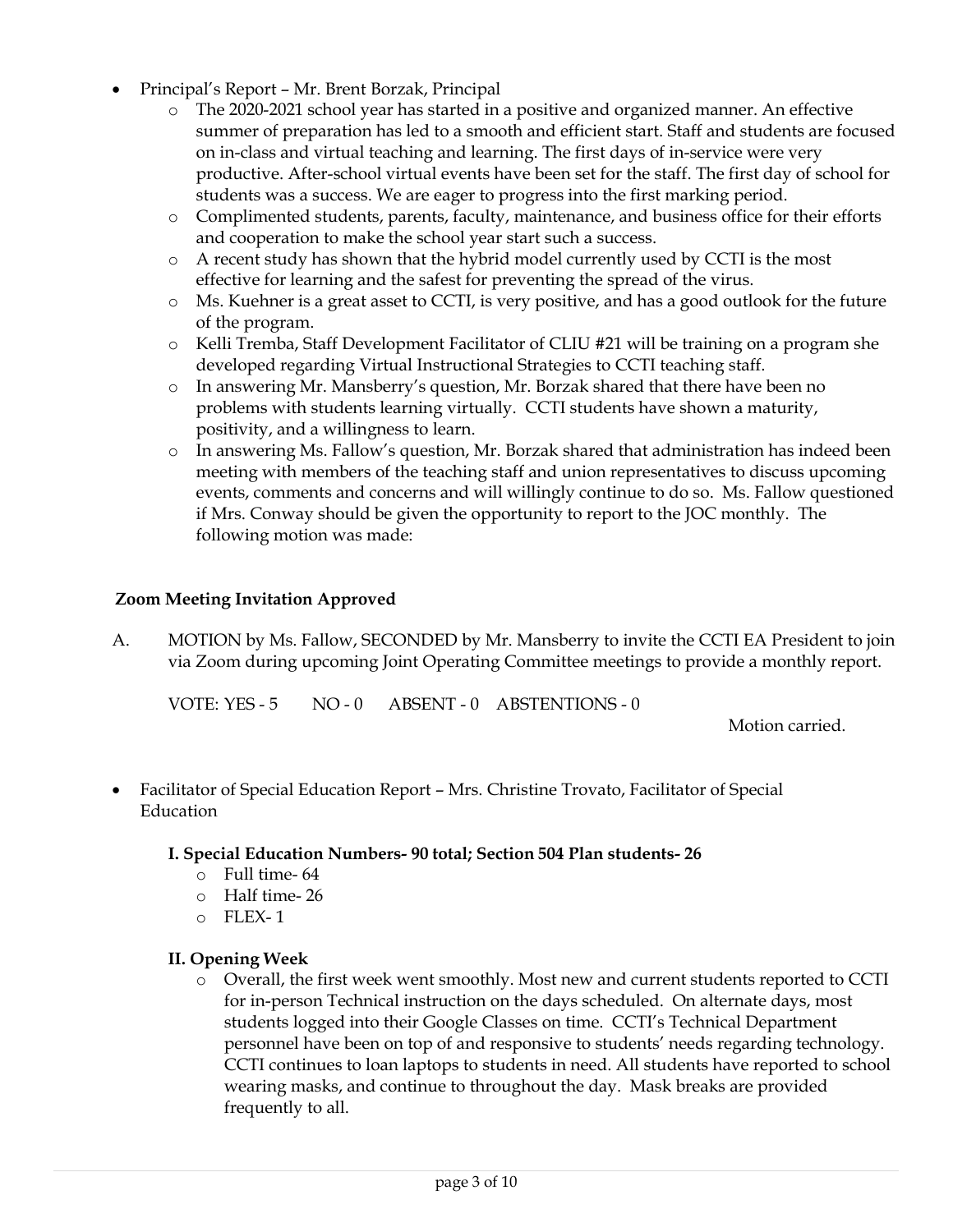### **III. Looking Forward**

- o CDT's will be administered to Special Education students beginning the week of 9/21/2020.
- o IEP meetings continue virtually or by phone conference
- o Related services will be provided in-person while students are in the building, or virtually.
- o Opportunities for In-person academic instruction will be provided to ALL students needing additional academic support.
- o After-school tutoring will begin after school using a virtual model.
- o Mrs. Trovato in referencing the Virtual Instructional Strategies mentioned above, shared that CCTI is utilizing "Breakout Rooms." While in Google Classroom or Google Meet, if a student or small group of students needs additional assistance or review, they can be separated from the rest of the class into a breakout room with a co-teacher.
- o Mrs. Trovato complimented the CCTI Technology staff stating that they have been amazing with all of the additional technology needs and that laptops and/or hot spots have been provided to all students in need. Mr. Rinda added that a supply of USB cameras (for students with computers without cameras) came in this week and he and his staff have begun distribution.
- o Mrs. Trovato reported that students have been very compliant to school rules and regulations regarding the wearing of masks.
- o In answer to Mr. Mansberry's question, Mr. Rinda shared that 210 Chromebooks have been ordered through grants this year with an additional 100 that were ordered last year. CCTI has enough to supply all students in need.
- o In response to Ms. Fallow's questions, Mr. Reinbold explained that an additional Special Education teacher would not be needed as the one who will be leaving had only four classes this school year. Those classes are being covered by the newly hired Long-term, half-time social studies teacher.
- Adult Education Report Ms. Francine Kluck, Adult Education Site Supervisor

#### **Course Offerings Fall 2020**

Heartsaver® First Aid and CPR/AED Nurse Aide Pharmacy Technician Air Conditioning Fundamentals Welding Technology Introduction to Precision Machining ServSafe® Exam Forklift PA State Inspection Mechanic Certification Auto Collision GED Preparation Courses

Program descriptions, orientations, and start dates are available at [www.carboncti.org/adult](http://www.carboncti.org/adult-education)[education.](http://www.carboncti.org/adult-education) Follow our happenings on Facebook @cctiadulted or Carbon Career and Technical Institute – Adult Education.

#### **Outreach and Program Development Report**

- o August 26 Nurse Aide Orientation
- o August 27- September 1, 2, 3, 9 GED Orientations
- o September 8 Virtual GED day class begins
- o September 8 GED Program Improvement Team meeting
- o September 10- Nurse Aide Orientation (con't)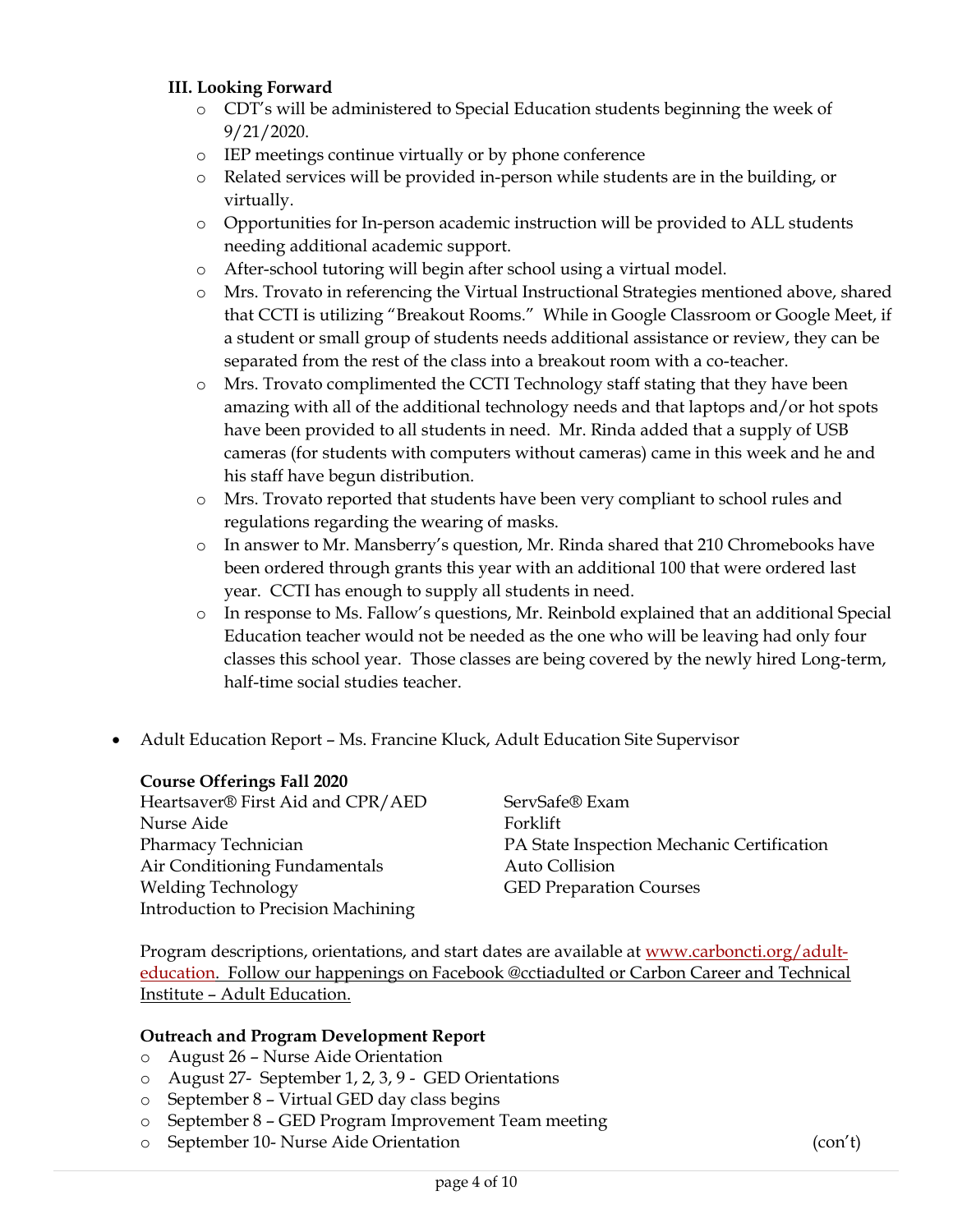- o September 14 Virtual GED evening classes begin Monday through Thursday
- o September 14- Welding Technology program restarts
- o September 14 Air Conditioning Fundamentals program restarts

### **Progress Update:**

Nurse Aide: Students currently completing clinical at Fellowship Community, Whitehall

### **Grant Report – GED Classes**

CCTI is an LCCC subcontractor through PA Department of Education Federal Literacy Grant to provide adult education and high school equivalency instruction to 64 individuals for 2020- 2021.

- o Ms. Kluck also shared that those classes that needed to be paused due to the pandemic shutdown have restarted. Nurse Aide will finish this evening (09/17), Nurse Aide orientations are scheduled and running, AC Fundamentals has resumed and will end November 12, Welding has resumed and will end November 2, PennDot Safety Inspection has resumed and completed, and the GED partnership with LCCC has resumed virtual classes.
- Building and Grounds Report Mr. Ken Walters, Supervisor of Buildings and Grounds
	- o Mr. Deutsch reported in the absence of Mr. Walters. Regular maintenance is due on one of The approximately thirty HVAC units on the roof. Mr. Walter's requests permission to include an ionic air filtration upgrade at this time at a cost of approximately \$6,000. The plan would then be to upgrade the rest of the units over the next 2-3 years. The following motion was made:

### **Ionic Filtration Upgrade Approved**

A. MOTION by Mr. Mansberry, SECONDED by Ms. Fallow to approve the ionic air filtration upgrade to one HVAC unit at a cost of approximately \$6,000.

VOTE: YES - 5 NO - 0 ABSENT - 0 ABSTENTIONS - 0

Motion carried.

- o Mr. Deutsch also reported that the Capital Plan will be updated and sent out to the JOC members shortly then brought to the JOC for approval most likely next month. He stated that he likes to do that twice a year, every 6 months.
- Business Administrator's Report Mr. Jeffry P. Deutsch, Business Administrator
	- o Mr. Deutsch reported on the following grants received by CCTI:
		- o Safe Schools Grant approximately \$90,000
		- o GEAR Grant (Governor's Emergency Education Relief Grant for technical schools, similar to the CARES Act grant that district schools received) – approximately \$47,000
		- o Department of Education, Division of Food & Nutrition all students will receive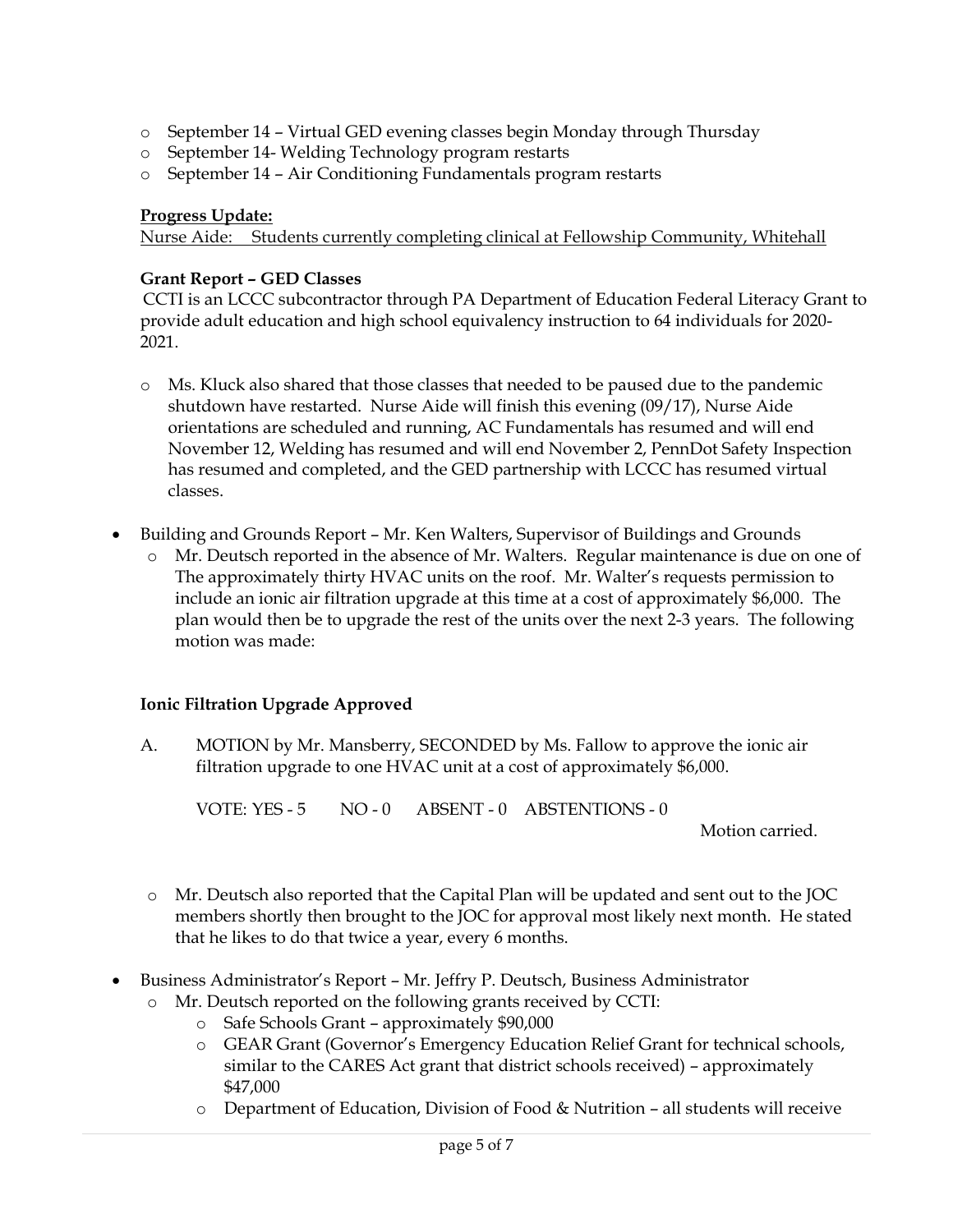free lunch through the end of the calendar year (December 31st).

- o 2019-2020 audit is proceeding well. He should have the written report to present to the JOC at the November meeting.
- Superintendent of Record Report Dr. Jodi Frankelli, Palmerton Area School District Superintendent
	- o Nothing new to report. Excited to be back at school.

### **Items of Business**

### *Personnel*

MOTION by Mr. Mansberry, SECONDED by Ms. Fallow that the following motions be approved:

### **Letter of Resignation Accepted**

A. to accept the letter of resignation received from Joseph Rovinsky, Science Teacher, effective August 27, 2020.

### **Science Teacher Appointed**

- B. to appoint Angela Sablich Science Teacher, effective October 1, 2020 at a step 1 Master/ME salary (per verification) per the current Agreement between the Carbon Career & Technical Institute (CCTI) Joint Operating Committee and the CCTI Education Association. Continued employment beyond the 2020-2021 school year is contingent upon proper certification attainment.
	- Note: Ms. Sablich has 33 years science teaching experience with the Cherry Hill Public School, NJ and Eastern Lebanon County School District, PA. She also has experience writing curriculum and overseeing all aspects of the science department in Cherry Hill, NJ.

## **Substitutes Approved**

- C. that the below listed individuals be approved to substitute for the 2020-2021 school year at the established rates, as follows:
	- John Gunsser Teacher
	- Jessica Wiese Teacher
	- Eileen Mirchel Teacher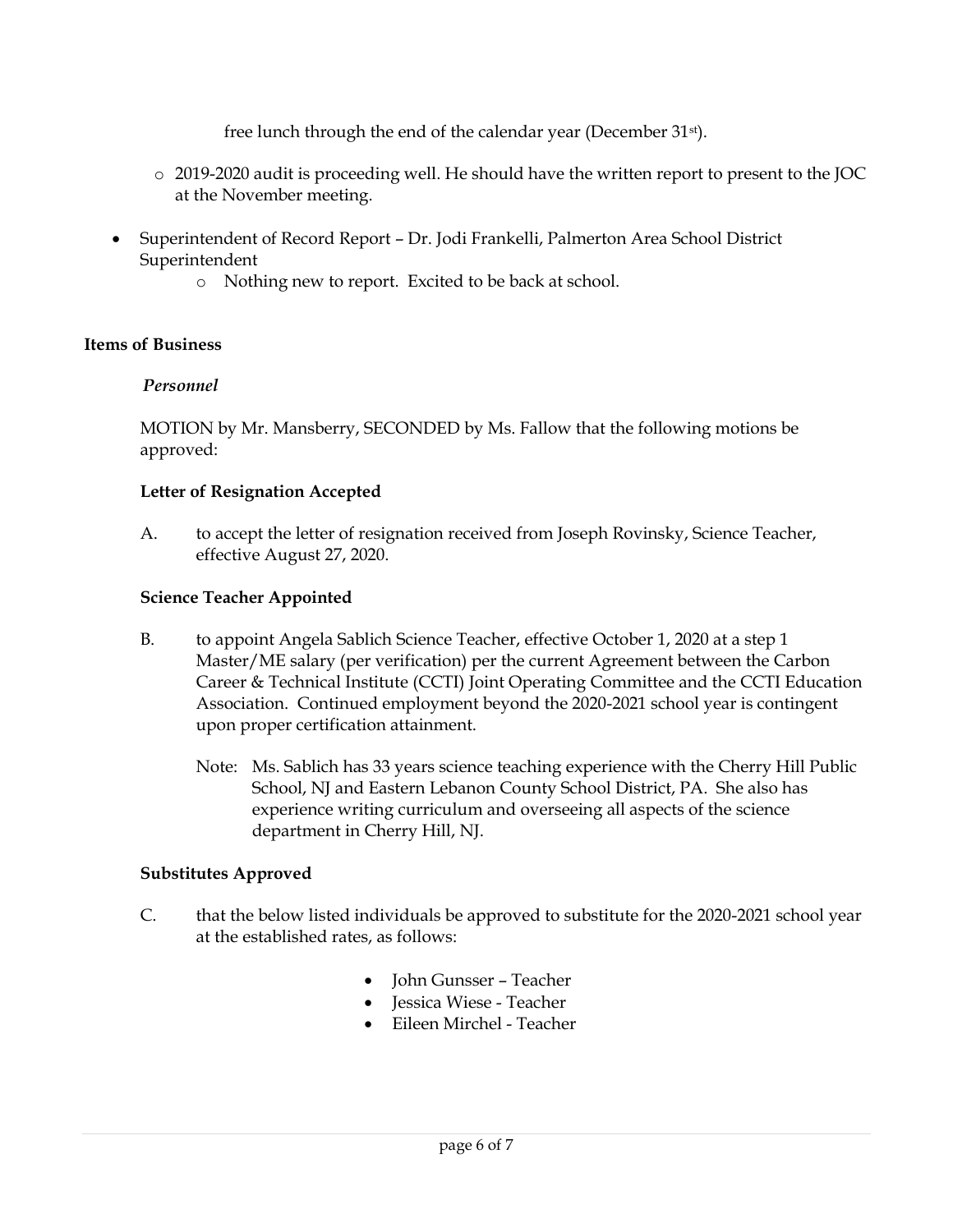### **Extra Help Instructors Appointed**

D. to appoint the following individuals as Extra Help Instructors in conjunction with the after school program at \$25 per hour on an as-needed/scheduled basis:

| Steve Anderson       | Stephanie Gombert     | Justin Pshar       |
|----------------------|-----------------------|--------------------|
| Jean Bales           | Michael Gower         | Ashleigh Rehrig    |
| Scott Bartholomew    | Jeffrey Hazelton      | Maritza Reinbold   |
| Thomas Bartholomew   | Dylan Hofmann         | Harold Resh        |
| Katherine Baumgardt  | Diane Hyjurick        | John Rogers        |
| Michael Baumgardt    | Michele Klock         | Angela Sablich     |
| Marie Bieling        | Sandra Kohutka        | Rebecca Schaeffer  |
| Kenneth Bond         | Jalissa Kuehner       | Dennis Sites       |
| Anthony (A.J.) Burke | Kevin Kuehner         | Kevin Sowa         |
| Jacqueline Cole      | Michael Lewis         | Phillip Strubinger |
| Eugene Colosimo      | <b>Tammy Marshall</b> | Michele Troutman   |
| Anna Leigh Conway    | Stephen Nesler        | Geri Vavra         |
| Michele Dominic      | Walter O'Donnell      | Lisa Walck         |
| Jane Farkas          | <b>Frank Olmsted</b>  | Michael Wildoner   |
| Joseph Farkas        | Jeremy Pease          | Brian Wirth        |
| <b>Autumn Frey</b>   |                       |                    |

### **Additional Days Approved**

E. to approve a maximum of three (3) additional days effective September 18 through September 30, 2020 for Angela Sablich at her approved per diem rate.

### **Health Medical Instructor Appointed**

- F. to appoint Stephanie Gombert Health Medical Instructor, effective October 26, 2020 at a step 1 salary per the current Agreement between the Carbon Career & Technical Institute (CCTI) Joint Operating Committee and the CCTI Education Association.
	- Note: Ms. Gombert has over 10 years' experience with St. Luke's University Health Network as a CNA, RN, Supervisor/Director, and Educational Specialist. She is a CCTI graduate.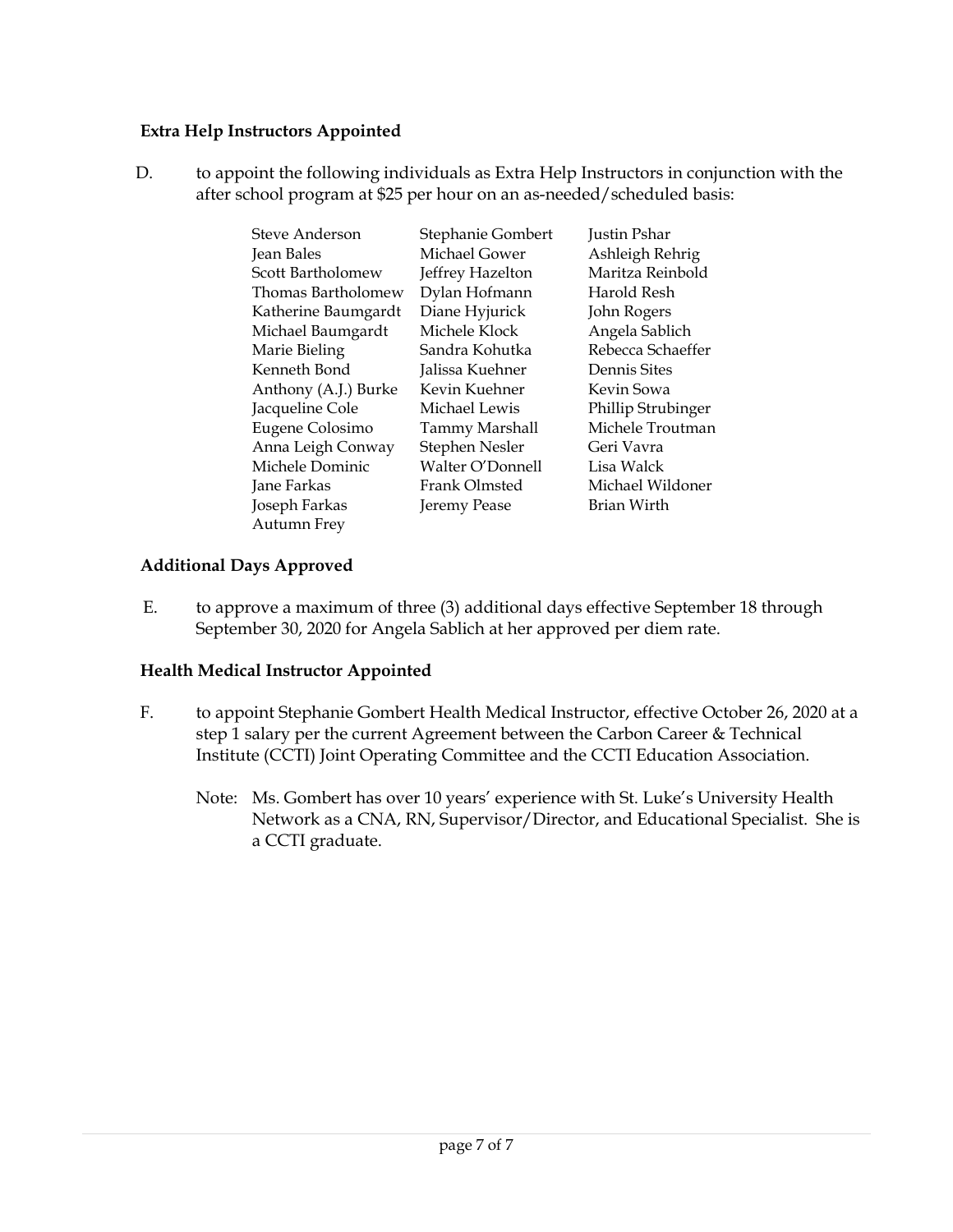### **School-Wide Co-Curricular Activities and Student Club/Organization Advisor Approved**

G. to approve the following individual as School-Wide Co-Curricular Activities and Student Club/Organization Advisors, pro-rated and as needed at the established rates for the 2020-2021 school year:

HOSA – Stephanie Gombert



### *Education*

### **Agreement of Affiliation Approved**

A. MOTION by Mr. Mansberry, SECONDED by Mr. Foeller that the Agreement of Affiliation between the Carbon Career & Technical Institute Medical and Health Assistant/Certified Nurse Aide Program be approved and executed for the 2020-2021 Fiscal Year, as presented:

Hometown Nursing & Rehabilitation Center, Tamaqua, PA

VOTE: YES -  $\frac{5}{5}$  NO -  $\frac{0}{0}$  ABSENT -  $\frac{0}{0}$  ABSTENTIONS -  $\frac{0}{0}$ 

Motion carried.

*Budget & Finance*

NONE

*Buildings & Grounds*

NONE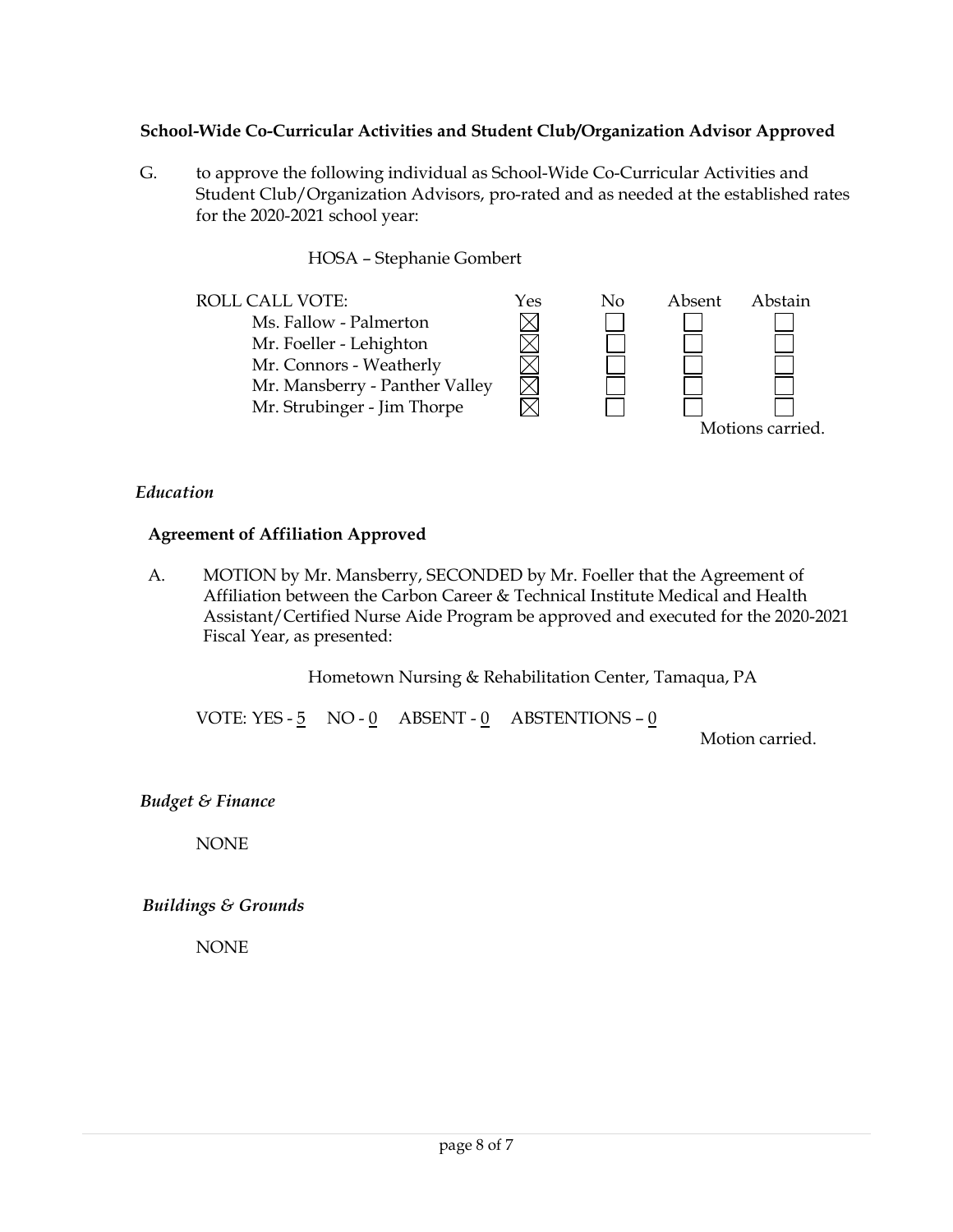### *Administrative*

MOTION by Mr. Mansberry, SECONDED by Mr. Connors that the following motions be approved:

### **2nd Reading and Adoption Policy Approved**

A. to approve the  $2<sup>nd</sup>$  reading and adoption of the following CCTI policy, as presented:

#815A – Operations

### **1st Reading Policy Approved**

B. to approve the 1st reading of the following CCTI policy, as presented:

#237 – Pupils

### **CCTI Course Handbook Approved**

C. to approve the CCTI Course Handbook, as presented.

#### **Agreement for Scope of Services Approved**

D. to approve the Agreement for Scope of Services with Lehigh Carbon Community College to provide literacy instruction through the PA Department of Education Act 23 Federal Literacy Grant, as presented.

#### **Revised Health & Safety Reopening Plan Approved**

- E. to approve the revised Health & Safety Reopening Plan, as presented.
	- ROLL CALL VOTE:  $\gamma$ es No Absent Abstain MMMM Ms. Fallow - Palmerton Mr. Foeller - Lehighton Mr. Connors - Weatherly Mr. Mansberry - Panther Valley Mr. Strubinger - Jim Thorpe Motions carried.